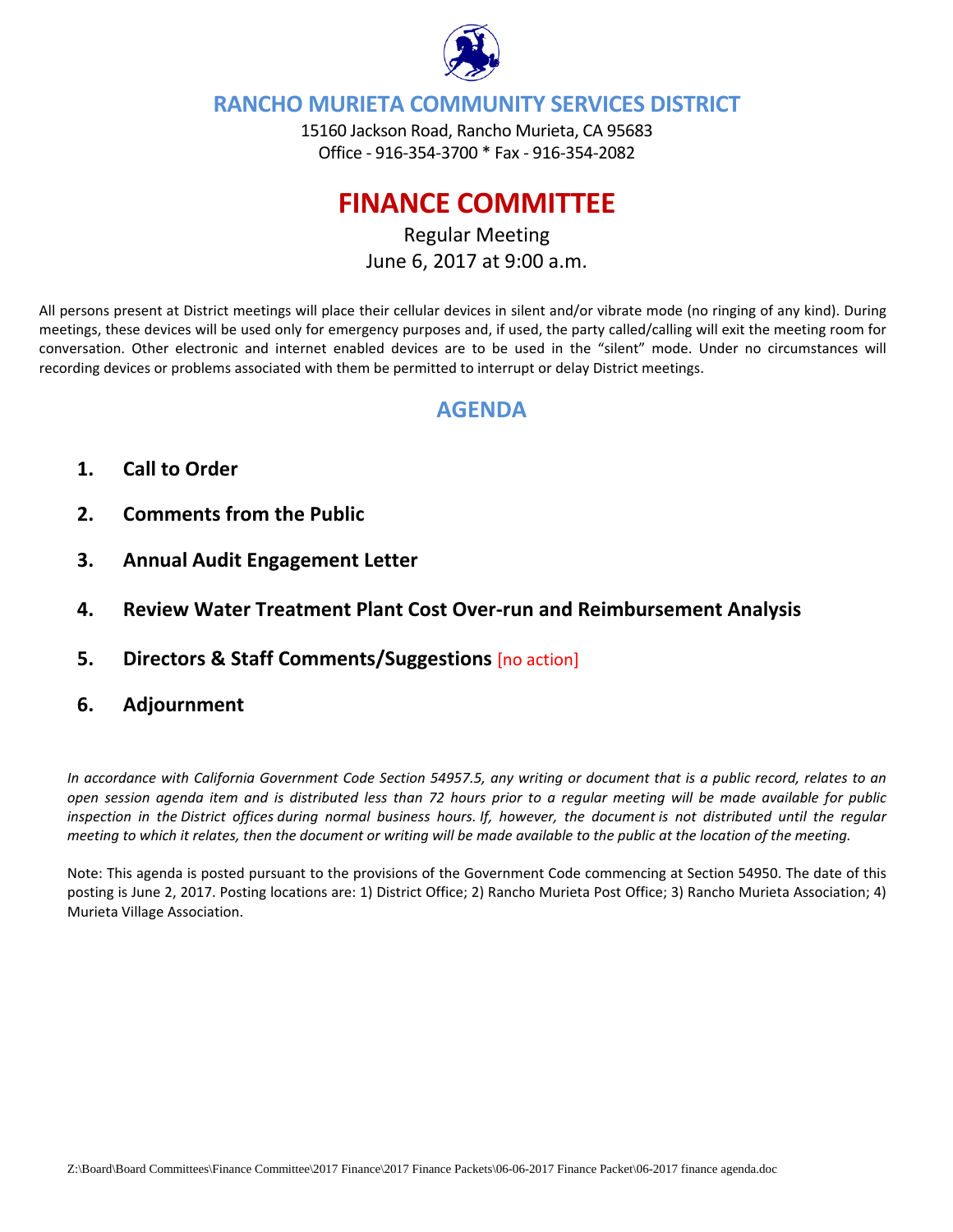#### **MEMORANDUM**

| Date:    | May 26, 2017                      |
|----------|-----------------------------------|
| To:      | <b>Finance Committee</b>          |
| From:    | Darlene J. Thiel, General Manager |
| Subject: | Annual Audit Engagement Letter    |

#### **RECOMMENDED ACTION**

To approve the annual audit engagement letter with Larry Bain, CPA for the 2016‐2017 financial audit and authorize the General Manager to sign the engagement letter.

#### **DISCUSSION**

The audit covers the District wide Financial Statements and Community Facilities District 2014‐1 (CFD 2014‐1) Financial Statements. The not-to-exceed fee for the District and CFD 2014-1 audits is \$14,500 and \$4,000, respectively. The District audit is paid from operating budget and the CFD 2014‐1 audit is paid from administration fees collected in the Special Assessment Levy.

Attached is the engagement letter to perform the 2016‐17 financial audit for the District and the CFD #2014‐1. Mr. Bain's proposal anticipates that the audit will commence on September 5, 2017 and that the draft audit report will be issued in October 2017. In keeping with the SCO requirement for audit engagement partner rotation, which is required for the 2018/2019 fiscal year, Mr. Bain plans to transition that role to his partner for the 2018/2019 fiscal year audit. Mr. Bain's transition plan has been approved by his AICPA peer reviewer and it satisfies the SCO audit engagement partner rotation requirement.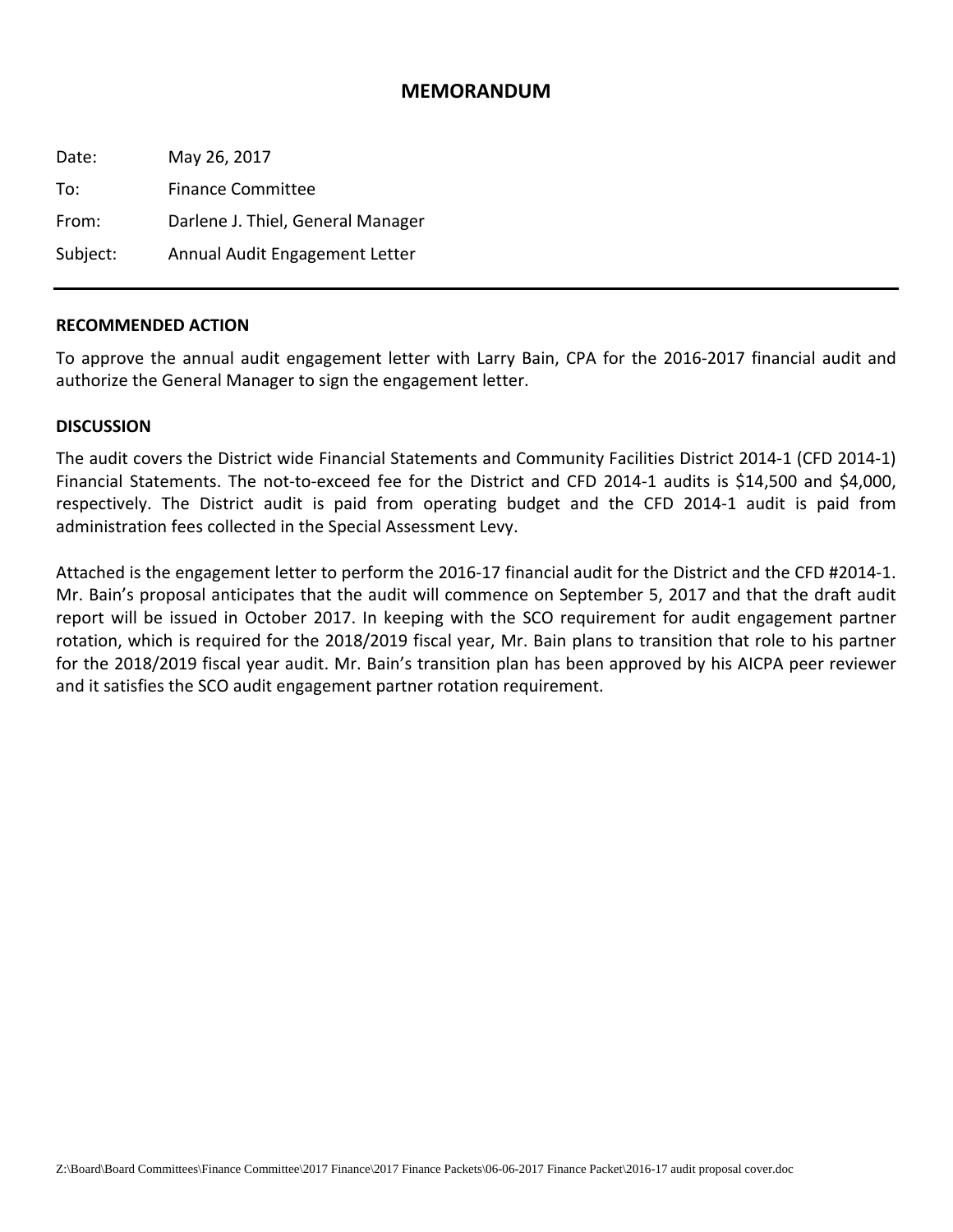2148 Frascati Drive, El Dorado Hills, CA 95762 / 916.601-8894 lpbain@sbcglobal.net

May 17, 2017

Board of Directors Rancho Murieta Community Services District 15160 Jackson Road Rancho Murieta, CA 95683

We are pleased to confirm our understanding of the services we are to provide Rancho Murieta Community Services District for the fiscal years ended June 30, 2017. We will audit the financial statements of the businesstype activities and the aggregate discretely presented component units, including the related notes to the financial statements, which comprises the basic financial statements of Rancho Murieta Community Services District as of and for the fiscal years ended June 30, 2017. Accounting standards generally accepted in the United States of America provide for certain required supplementary information (RSI), such as management's discussion and analysis (MD&A), to supplement Rancho Murieta Community Services District's basic financial statements. Such information, although not a part of the basic financial statements, is required by the Governmental Accounting Standards Board who considers it to be an essential part of financial reporting for placing the basic financial statements in an appropriate operational, economic, or historical context. As part of our engagement, we will apply certain limited procedures to Rancho Murieta Community Services District's RSI in accordance with auditing standards generally accepted in the United States of America. These limited procedures will consist of inquiries of management regarding the methods of preparing the information and comparing the information for consistency with management's responses to our inquiries, the basic financial statements, and other knowledge we obtained during our audit of the basic financial statements. We will not express an opinion or provide any assurance on the information because the limited procedures do not provide us with sufficient evidence to express an opinion or provide any assurance. The following RSI is required by generally accepted accounting principles and will be subjected to certain limited procedures, but will not be audited:

- 1) Management's Discussion and Analysis
- 2) Pension information for GASB 68 compliance

We have also been engaged to report on supplementary information other than RSI that accompanies Rancho Murieta Community Services District's financial statements. We will subject the following supplementary information to the auditing procedures applied in our audit of the financial statements and certain additional procedures, including comparing and reconciling such information directly to the underlying accounting and other records used to prepare the financial statements or to the financial statements themselves, and other additional procedures in accordance with auditing standards generally accepted in the United States of America, and we will provide an opinion on it in relation to the financial statements as a whole, in a report combined with our auditor's report on the financial statements:

1) The Schedules of Operating Revenues for the Water, Sewer, Drainage, Solid Waste and Security Funds

#### **Audit Objective**

The objective of our audit is the expression of opinions as to whether your basic financial statements are fairly presented, in all material respects, in conformity with modified cash basis of accounting. Our audit will be conducted in accordance with auditing standards generally accepted in the United States of America and will include tests of the accounting records and other procedures we consider necessary to enable us to express such opinions. We will issue a written report upon completion of our audit of Rancho Murieta Community Service District 's financial statements. Our report will be addressed to governing board of Rancho Murieta Community Services District. We cannot provide assurance that unmodified opinions will be expressed. Circumstances may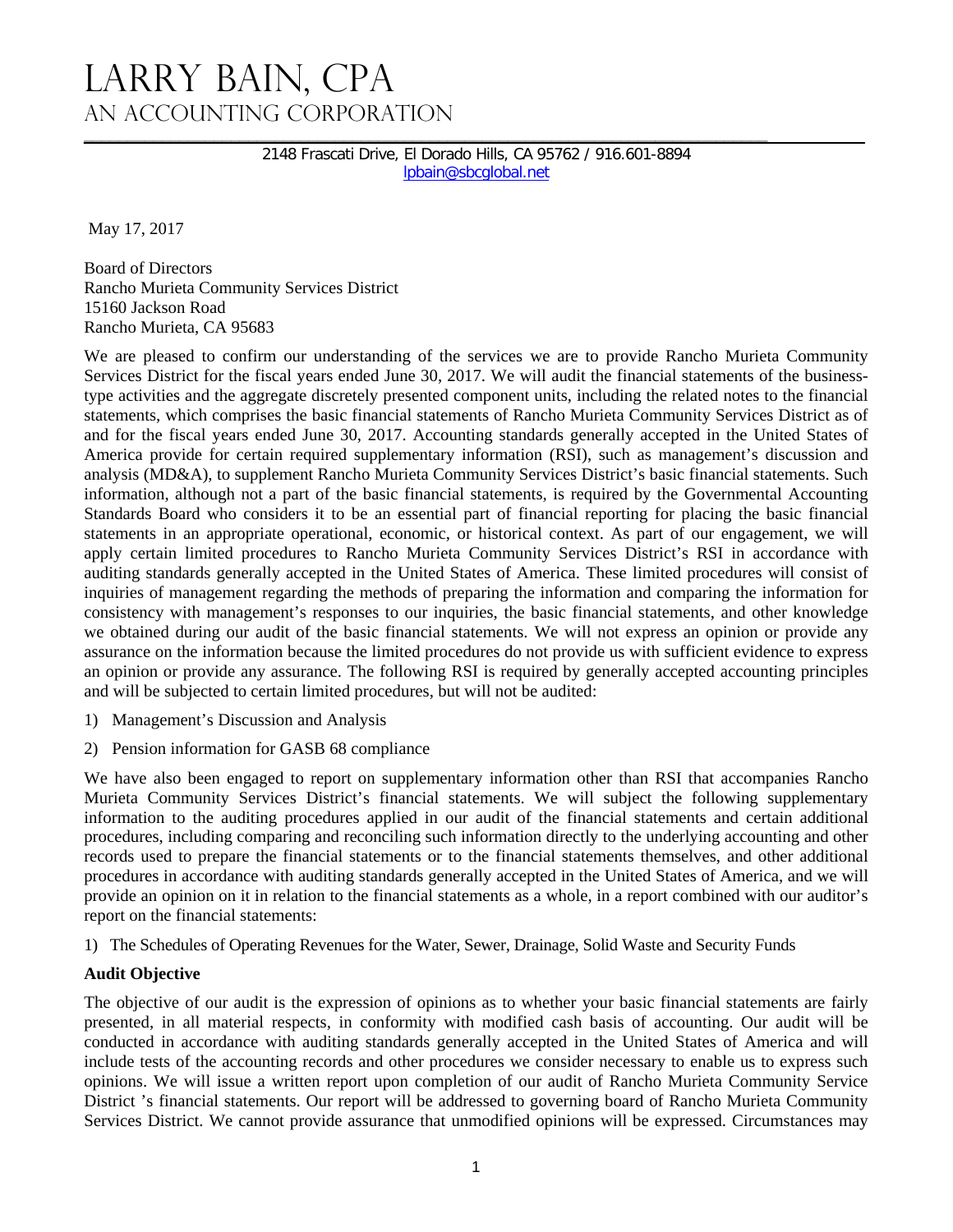# LARRY BAIN, CPA An Accounting Corporation

arise in which it is necessary for us to modify our opinions or add emphasis-of-matter or other-matter paragraphs. If our opinions on the financial statements are other than unqualified (unmodified), we will discuss the reasons with you in advance. If, for any reason, we are unable to complete the audit or are unable to form or have not formed opinions, we may decline to express opinions or to issue a report as a result of this engagement.

**\_\_\_\_\_\_\_\_\_\_\_\_\_\_\_\_\_\_\_\_\_\_\_\_\_\_\_\_\_\_\_\_\_\_\_\_\_\_\_\_\_\_\_\_\_\_\_\_\_\_\_\_\_\_\_\_\_\_\_\_\_\_\_\_\_\_\_\_\_\_\_\_\_\_\_\_\_\_\_** 

#### **Management Responsibilities**

Management is responsible for the basic financial statements and all accompanying information as well as all representations contained therein. You agree to assume all management responsibilities for any nonattest services we provide; oversee the services by designating an individual, preferably from senior management, with suitable skill, knowledge, or experience; evaluate the adequacy and results of the services; and accept responsibility for them.

Management is responsible for establishing and maintaining effective internal controls, including monitoring ongoing activities; for the selection and application of accounting principles; and for the fair presentation in the financial statements of the respective financial position of the business-type activities of the Rancho Murieta Community Services District and the respective changes in financial position and where applicable, cash flows, in conformity with U.S. generally accepted accounting principles.

Management is also responsible for making all financial records and related information available to us and for the accuracy and completeness of that information. You are also responsible for providing us with (1) access to all information of which you are aware that is relevant to the preparation and fair presentation of the financial statements, (2) additional information that we may request for the purpose of the audit, and (3) unrestricted access to persons within the government from whom we determine it necessary to obtain audit evidence.

Your responsibilities include adjusting the financial statements to correct material misstatements and confirming to us in the written representation letter that the effects of any uncorrected misstatements aggregated by us during the current engagement and pertaining to the latest period presented are immaterial, both individually and in the aggregate, to the financial statements taken as a whole.

You are responsible for the design and implementation of programs and controls to prevent and detect fraud, and for informing us about all known or suspected fraud or illegal acts affecting the government involving (1) management, (2) employees who have significant roles in internal control, and (3) others where the fraud or illegal acts could have a material effect on the financial statements. Your responsibilities include informing us of your knowledge of any allegations of fraud or suspected fraud affecting the government received in communications from employees, former employees, regulators, or others. In addition, you are responsible for identifying and ensuring that the entity complies with applicable laws and regulations.

You are responsible for the preparation of the supplementary information in conformity with U.S. generally accepted accounting principles. You agree to include our report on the supplementary information in any document that contains and indicates that we have reported on the supplementary information. You also agree to [include the audited financial statements with any presentation of the supplementary information that includes our report thereon or make the audited financial statements readily available to users of the supplementary information no later than the date the supplementary information is issued with our report thereon]. Your responsibilities include acknowledging to us in the representation letter that (1) you are responsible for presentation of the supplementary information in accordance with GAAP; (2) that you believe the supplementary information, including its form and content, is fairly presented in accordance with GAAP; (3) that the methods of measurement or presentation have not changed from those used in the prior period (or, if they have changed, the reasons for such changes); and (4) you have disclosed to us any significant assumptions or interpretations underlying the measurement or presentation of the supplementary information.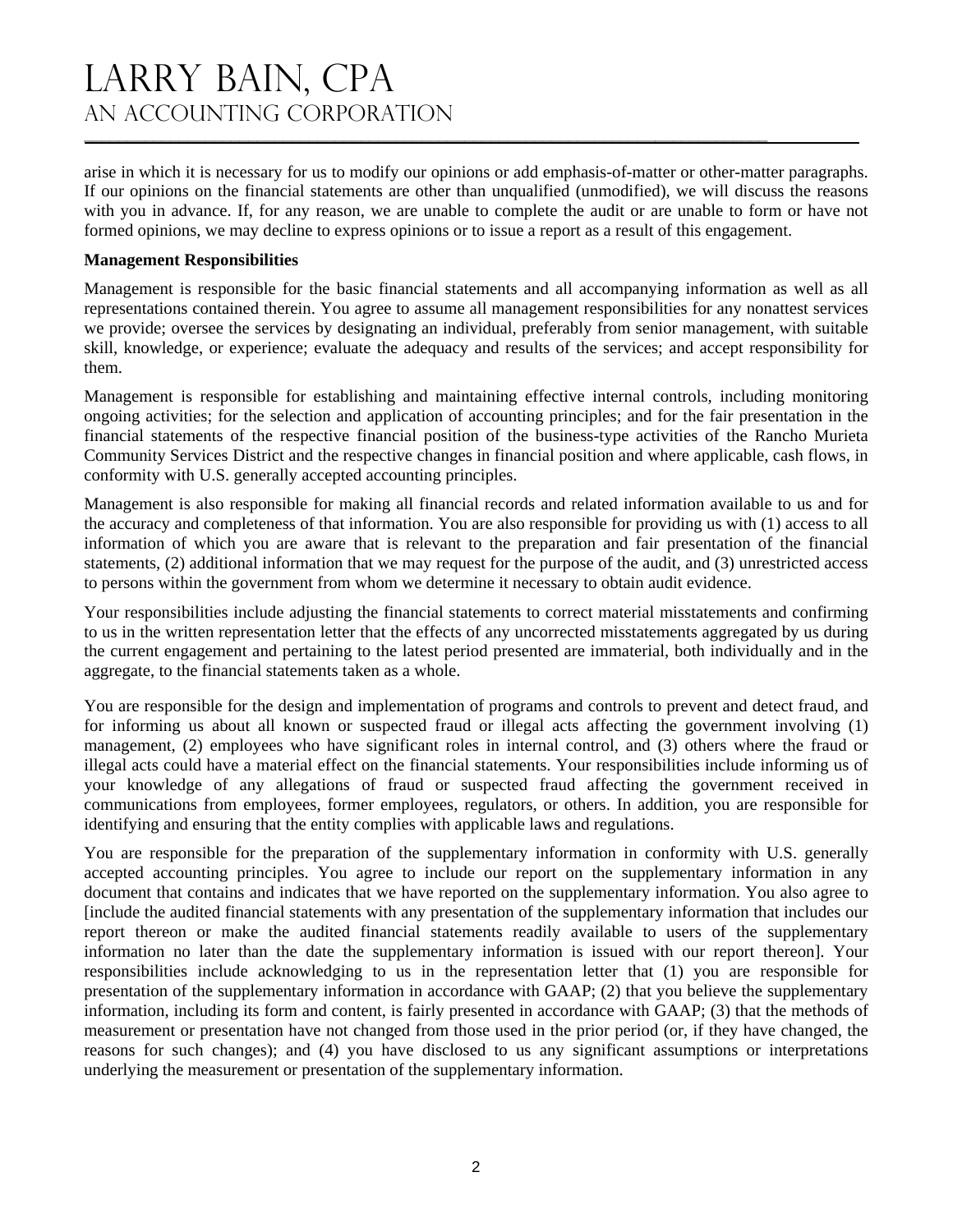#### **Audit Procedures—General**

An audit includes examining, on a test basis, evidence supporting the amounts and disclosures in the financial statements; therefore, our audit will involve judgment about the number of transactions to be examined and the areas to be tested. An audit also includes evaluating the appropriateness of accounting policies used and the reasonableness of significant accounting estimates made by management, as well as evaluating the overall presentation of the financial statements. We will plan and perform the audit to obtain reasonable rather than absolute assurance about whether the financial statements are free of material misstatement, whether from (1) errors, (2) fraudulent financial reporting, (3) misappropriation of assets, or (4) violations of laws or governmental regulations that are attributable to the government or to acts by management or employees acting on behalf of the government.

Because of the inherent limitations of an audit, combined with the inherent limitations of internal control, and because we will not perform a detailed examination of all transactions, there is a risk that material misstatements may exist and not be detected by us, even though the audit is properly planned and performed in accordance with U.S. generally accepted auditing standards. In addition, an audit is not designed to detect immaterial misstatements, or violations of laws or governmental regulations that do not have a direct and material effect on the financial statements. However, we will inform the appropriate level of management of any material errors or any fraudulent financial reporting or misappropriation of assets that come to our attention. We will also inform the appropriate level of management of any violations of laws or governmental regulations that come to our attention, unless clearly inconsequential. Our responsibility as auditors is limited to the period covered by our audit and does not extend to any later periods for which we are not engaged as auditors.

Our procedures will include tests of documentary evidence supporting the transactions recorded in the accounts, and may include tests of the physical existence of inventories, and direct confirmation of receivables and certain other assets and liabilities by correspondence with selected individuals, funding sources, creditors, and financial institutions. We will request written representations from your attorneys as part of the engagement, and they may bill you for responding to this inquiry. At the conclusion of our audit, we will require certain written representations from you about the financial statements and related matters.

#### **Audit Procedures—Internal Control**

Our audit will include obtaining an understanding of the entity and its environment, including internal control, sufficient to assess the risks of material misstatement of the financial statements and to design the nature, timing, and extent of further audit procedures. An audit is not designed to provide assurance on internal control or to identify deficiencies in internal control. However, during the audit, we will communicate to management and those charged with governance internal control related matters that are required to be communicated under AICPA professional standards.

#### **Audit Procedures—Compliance**

As part of obtaining reasonable assurance about whether the financial statements are free of material misstatement, we will perform tests of Rancho Murieta Community Services District's compliance with the provisions of applicable laws, regulations, contracts, and agreements. However, the objective of our audit will not be to provide an opinion on overall compliance and we will not express such an opinion.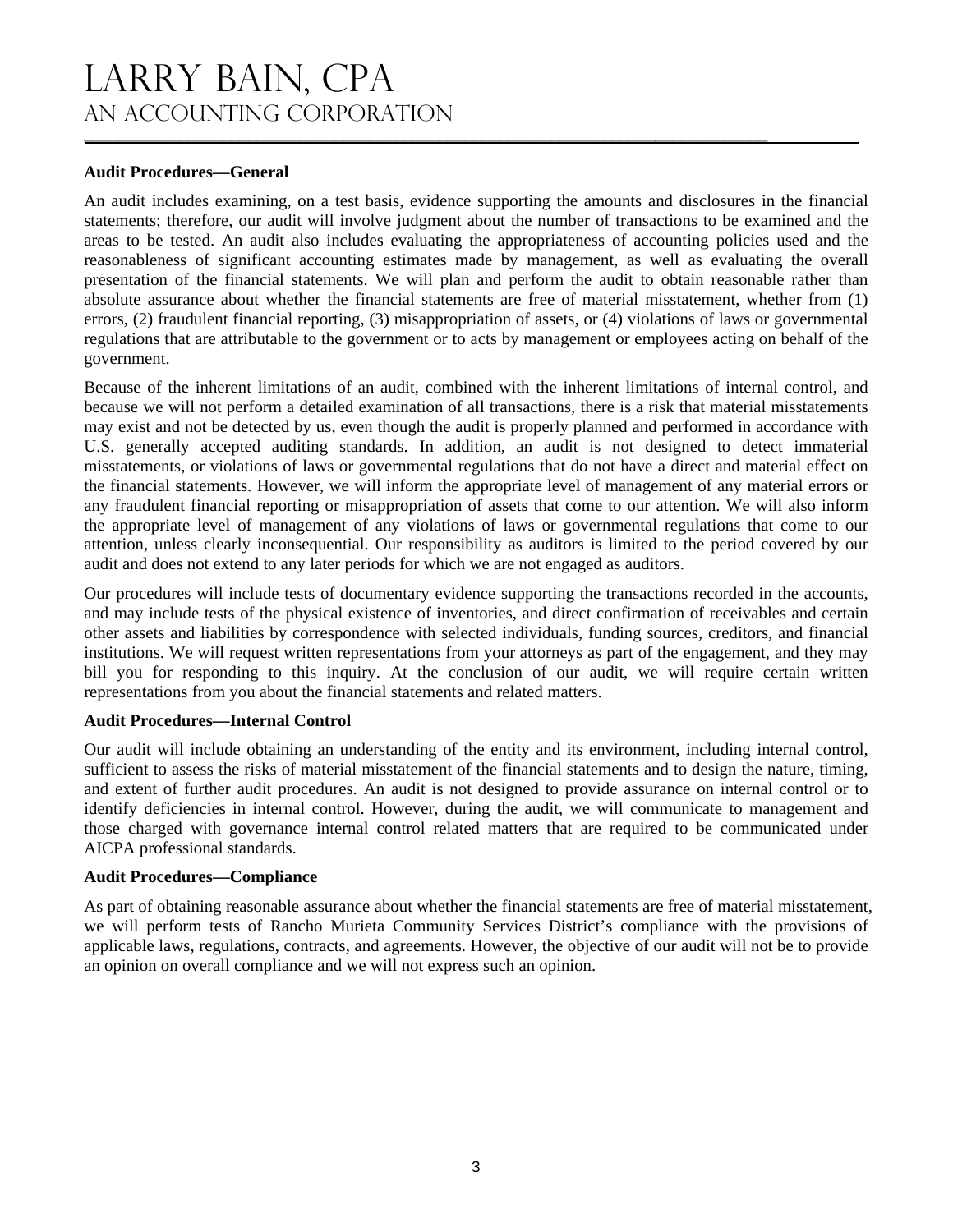#### **Engagement Administration, Fees, and Other**

We may from time to time, and depending on the circumstances, use third-party service providers in serving your account. We may share confidential information about you with these service providers, but remain committed to maintaining the confidentiality and security of your information. Accordingly, we maintain internal policies, procedures, and safeguards to protect the confidentiality of your personal information. In addition, we will secure confidentiality agreements with all service providers to maintain the confidentiality of your information and we will take reasonable precautions to determine that they have appropriate procedures in place to prevent the unauthorized release of your confidential information to others. In the event that we are unable to secure an appropriate confidentiality agreement, you will be asked to provide your consent prior to the sharing of your confidential information with the third-party service provider. Furthermore, we will remain responsible for the work provided by any such third-party service providers.

We understand that your employees will prepare all cash or other confirmations we request and will locate any documents selected by us for testing.

The workpapers for this engagement are the property of Larry Bain, CPA and constitute confidential information. However, we may be requested to make certain workpapers available to regulatory agencies pursuant to authority given to it by law or regulations. If requested, access to such workpapers will be provided under the supervision of Larry Bain, CPA. Furthermore, upon request, we may provide photocopies of selected workpapers to the regulatory agency. The regulatory agency may intend, or decide; to distribute photocopies or information contained therein to others, including to governmental agencies.

We expect to begin our audit on September 5, 2017 and to issue our reports no later than October 2017. Larry Bain is the engagement partner and is responsible for supervising the engagement and signing the report or authorizing another individual to sign it. Our fee for these services will be at our standard hourly rates plus out-ofpocket costs (such as report reproduction, word processing, postage, travel, copies, telephone, etc.) except that we agree that our gross fee, including expenses will not exceed \$14,500 for the District audit and \$4,000 for the CFD 2014-1 and CFD #1 component unit audits. Our standard hourly rates vary according to the degree of responsibility involved and the experience level of the personnel assigned to your audit. Our invoices for these fees will be rendered each month as work progresses and are payable on presentation. In accordance with our firm policies, work may be suspended if your account becomes 45 days or more overdue and may not be resumed until your account is paid in full. If we elect to terminate our services for nonpayment, our engagement will be deemed to have been completed upon written notification of termination, even if we have not completed our report. You will be obligated to compensate us for all time expended and to reimburse us for all out-of-pocket costs through the date of termination. The above fee is based on anticipated cooperation from your personnel and the assumption that unexpected circumstances will not be encountered during the audit. If significant additional time is necessary, we will discuss it with you and arrive at a new fee estimate before we incur the additional costs.